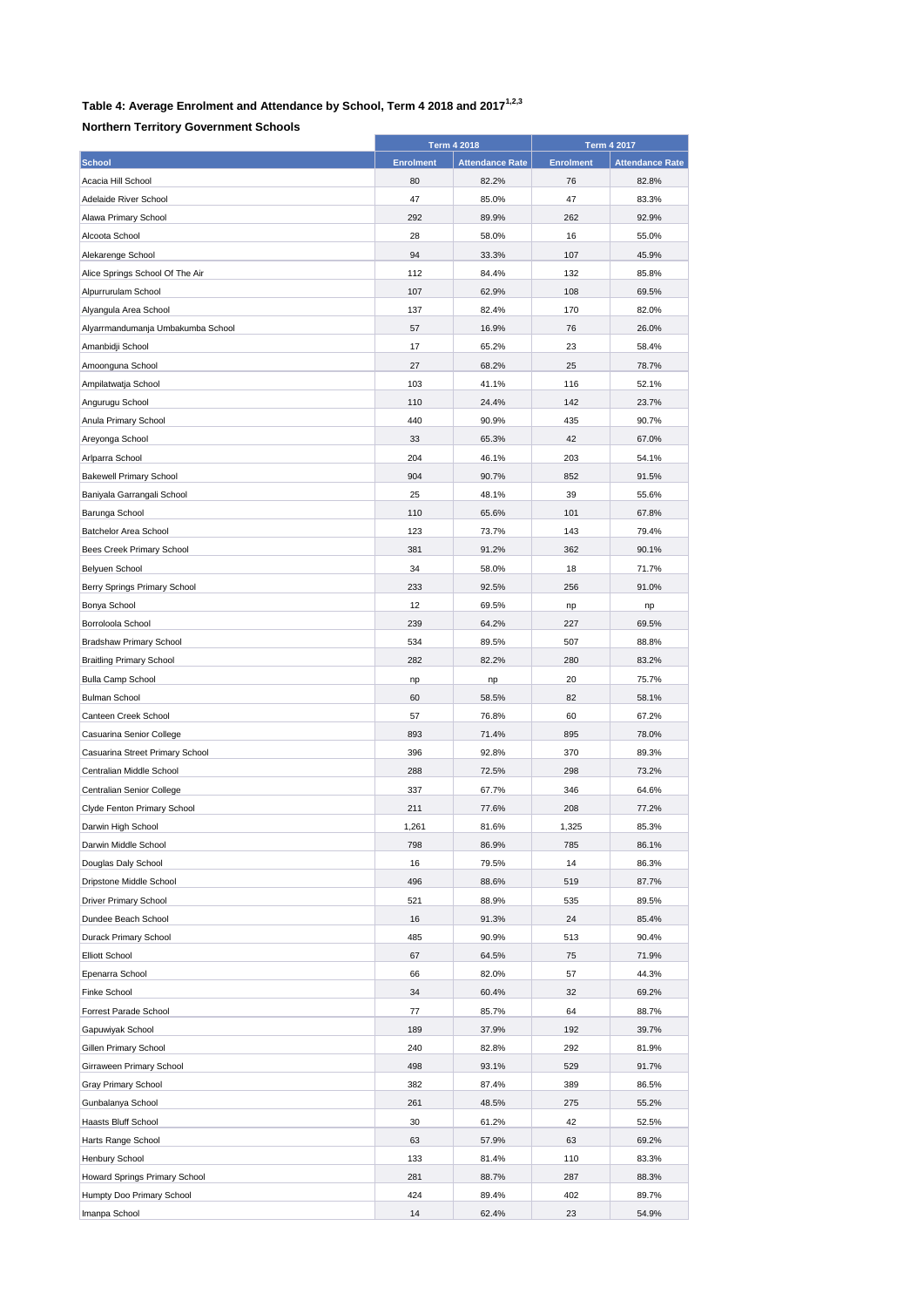|                                                 |                           |                  | <b>Term 4 2018</b>     |                  | <b>Term 4 2017</b>     |  |
|-------------------------------------------------|---------------------------|------------------|------------------------|------------------|------------------------|--|
| <b>School</b>                                   |                           | <b>Enrolment</b> | <b>Attendance Rate</b> | <b>Enrolment</b> | <b>Attendance Rate</b> |  |
| Jabiru Area School                              |                           | 193              | 75.7%                  | 226              | 77.7%                  |  |
| Jilkminggan School                              |                           | 100              | 65.2%                  | 85               | 54.5%                  |  |
| Jingili Primary School                          |                           | 337              | 88.8%                  | 333              | 90.3%                  |  |
| Kalkaringi School                               |                           | 168              | 50.0%                  | 159              | 53.8%                  |  |
| Karama Primary School                           |                           | 199              | 83.4%                  | 206              | 88.1%                  |  |
| Katherine High School                           |                           | 559              | 62.1%                  | 568              | 66.9%                  |  |
| Katherine School Of The Air                     |                           | 162              | na                     | 161              | 100.0%                 |  |
| Katherine South Primary School                  |                           | 395              | 85.7%                  | 392              | 86.4%                  |  |
| Kiana School                                    |                           | np               | np                     | np               | np                     |  |
| Kintore Street School                           |                           | 52               | 74.4%                  | 54               | 76.6%                  |  |
| Lajamanu School                                 |                           | 189              | 39.9%                  | 206              | 48.7%                  |  |
| Laramba School                                  |                           | 58               | 58.5%                  | 62               | 68.0%                  |  |
| Larapinta Primary School                        |                           | 365              | 87.6%                  | 374              | 86.4%                  |  |
| Larrakeyah Primary School                       |                           | 475              | 91.1%                  | 504              | 91.9%                  |  |
| Leanyer Primary School                          |                           | 579              | 90.1%                  | 597              | 91.1%                  |  |
| Ludmilla Primary School                         |                           | 98               | 81.3%                  | 96               | 85.8%                  |  |
| MacFarlane Primary School                       |                           | 239              | 66.9%                  | 236              | 68.2%                  |  |
|                                                 |                           | 231              | 84.1%                  | 246              | 84.4%                  |  |
| <b>Malak Primary School</b>                     |                           |                  |                        |                  |                        |  |
| Mamaruni School                                 |                           | 47               | 66.9%                  | 65               | 48.6%                  |  |
| Maningrida College                              |                           | 525              | 37.4%                  | 577              | 44.6%                  |  |
| Manunda Terrace Primary School                  |                           | 186              | 81.3%                  | 177              | 83.7%                  |  |
| Manyallaluk School                              |                           | 28               | 45.9%                  | 24               | 65.5%                  |  |
| Mataranka School                                |                           | 36               | 82.0%                  | 34               | 82.7%                  |  |
| Mbunghara School                                |                           | 15               | 81.1%                  | 13               | 72.4%                  |  |
| Middle Point School                             |                           | 24               | 70.0%                  | 21               | 81.2%                  |  |
| Milikapiti School                               |                           | 67               | 71.6%                  | 73               | 74.2%                  |  |
| Milingimbi School                               |                           | 365              | 46.5%                  | 337              | 47.9%                  |  |
| Millner Primary School                          |                           | 215              | 79.8%                  | 218              | 84.3%                  |  |
| Milyakburra School                              |                           | 23               | 39.5%                  | 19               | 40.5%                  |  |
| Minyerri School                                 |                           | 157              | 52.7%                  | 183              | 59.9%                  |  |
| Moil Primary School                             |                           | 210              | 88.5%                  | 255              | 86.7%                  |  |
| Moulden Primary School                          |                           | 312              | 77.6%                  | 343              | 81.7%                  |  |
| Mount Allan School                              |                           | 49               | 52.5%                  | 68               | 60.3%                  |  |
| Mulga Bore School                               |                           | 13               | 75.7%                  | np               | np                     |  |
| Murray Downs School                             |                           | 15               | 65.4%                  | 17               | 70.2%                  |  |
| Mutitjulu School                                |                           | 42               | 62.0%                  | 35               | 63.0%                  |  |
| Nakara Primary School                           |                           | 593              | 88.9%                  | 590              | 89.5%                  |  |
| Nemarluk School                                 |                           | 153              | 86.6%                  | 148              | 86.3%                  |  |
| Neutral Junction School                         |                           | 29               | 58.4%                  | 23               | 66.9%                  |  |
| Newcastle Waters School                         |                           | 17               | 83.9%                  | 15               | 70.7%                  |  |
| Nganambala School                               |                           | 25               | 92.2%                  | 28               | 55.5%                  |  |
| Nganmarriyanga School                           |                           | 142              | 44.0%                  | 157              | 47.9%                  |  |
| Ngukurr School                                  |                           | 269              | 51.7%                  | 267              | 53.5%                  |  |
| Nhulunbuy High School                           |                           | 293              | 79.1%                  | 241              | 75.9%                  |  |
| Nhulunbuy Primary School                        |                           | 439              | 83.0%                  | 446              | 83.3%                  |  |
| Nightcliff Middle School                        |                           | 284              | 84.1%                  | 246              | 84.1%                  |  |
| Nightcliff Primary School                       |                           | 635              | 89.6%                  | 600              | 91.3%                  |  |
| Northern Territory School of Distance Education |                           | 527              | 100.0%                 | 388              | 100.0%                 |  |
| Ntaria School                                   |                           | 186              | 54.2%                  | 176              | 54.3%                  |  |
| Numbulwar School                                |                           | 142              | 44.3%                  | 165              | 41.6%                  |  |
| Nyirripi School                                 |                           | 32               | 54.1%                  | 42               | 52.9%                  |  |
| Palmerston College                              | Palmerston Senior College | 1,046            | 79.2%                  | 405              | 78.6%                  |  |
|                                                 | Rosebery Middle School    |                  |                        | 616              | 80.4%                  |  |
| Papunya School                                  |                           | 153              | 30.2%                  | 124              | 49.0%                  |  |
| Parap Primary School                            |                           | 506              | 92.0%                  | 540              | 92.8%                  |  |
| Peppimenarti School                             |                           | 40               | 65.2%                  | 63               | 63.9%                  |  |
| Pigeon Hole School                              |                           | 30               | 80.1%                  | 24               | 81.8%                  |  |
| Pine Creek School                               |                           | 36               | 65.8%                  | 40               | 58.8%                  |  |
| Pularumpi School                                |                           | 63               | 76.5%                  | 60               | 74.3%                  |  |